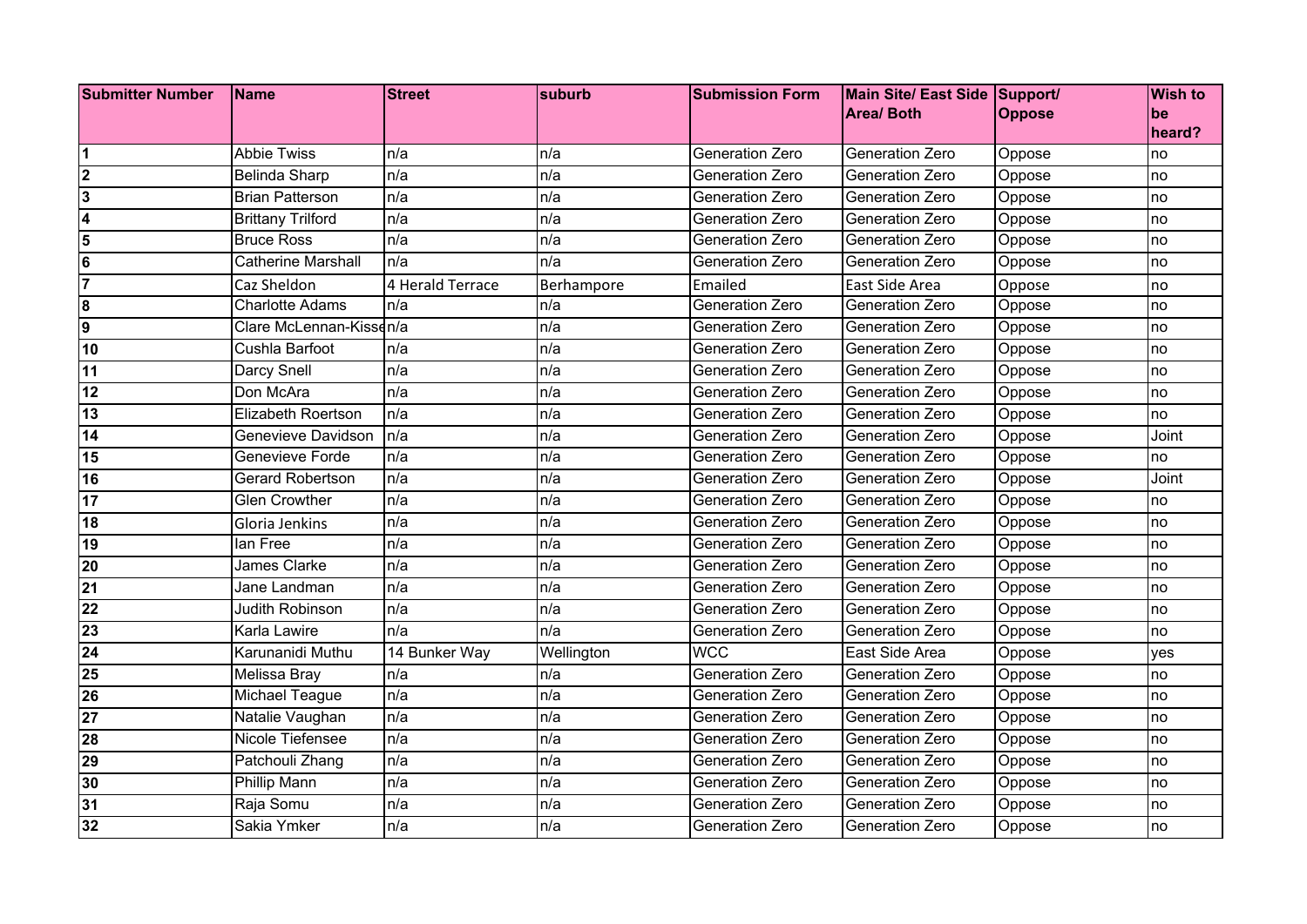| 33  | Sarah Webb           | In/a | In/a | IGeneration Zero        | IGeneration Zero         | Oppose | <u>Inc</u> |
|-----|----------------------|------|------|-------------------------|--------------------------|--------|------------|
| 134 | <b>Seth Schanzer</b> | In/a | In/a | <b>IGeneration Zero</b> | <b>Generation Zero</b>   | Oppose | Joint      |
| 35  | Steve Judge          | In/a | In/a | <b>IGeneration Zero</b> | <b>IGeneration Zero</b>  | Oppose | <u>Inc</u> |
| 36  | Steve Reid           | In/a | In/a | <b>IGeneration Zero</b> | <b>I</b> Generation Zero | Oppose | <u>Inc</u> |
| 37  | <b>Terri Walsh</b>   | In/a | In/a | <b>IGeneration Zero</b> | <b>Generation Zero</b>   | Oppose | -Inc       |
| 38  | Tim Gudsell          | In/a | In/a | <b>IGeneration Zero</b> | <b>I</b> Generation Zero | Oppose | -Ino       |